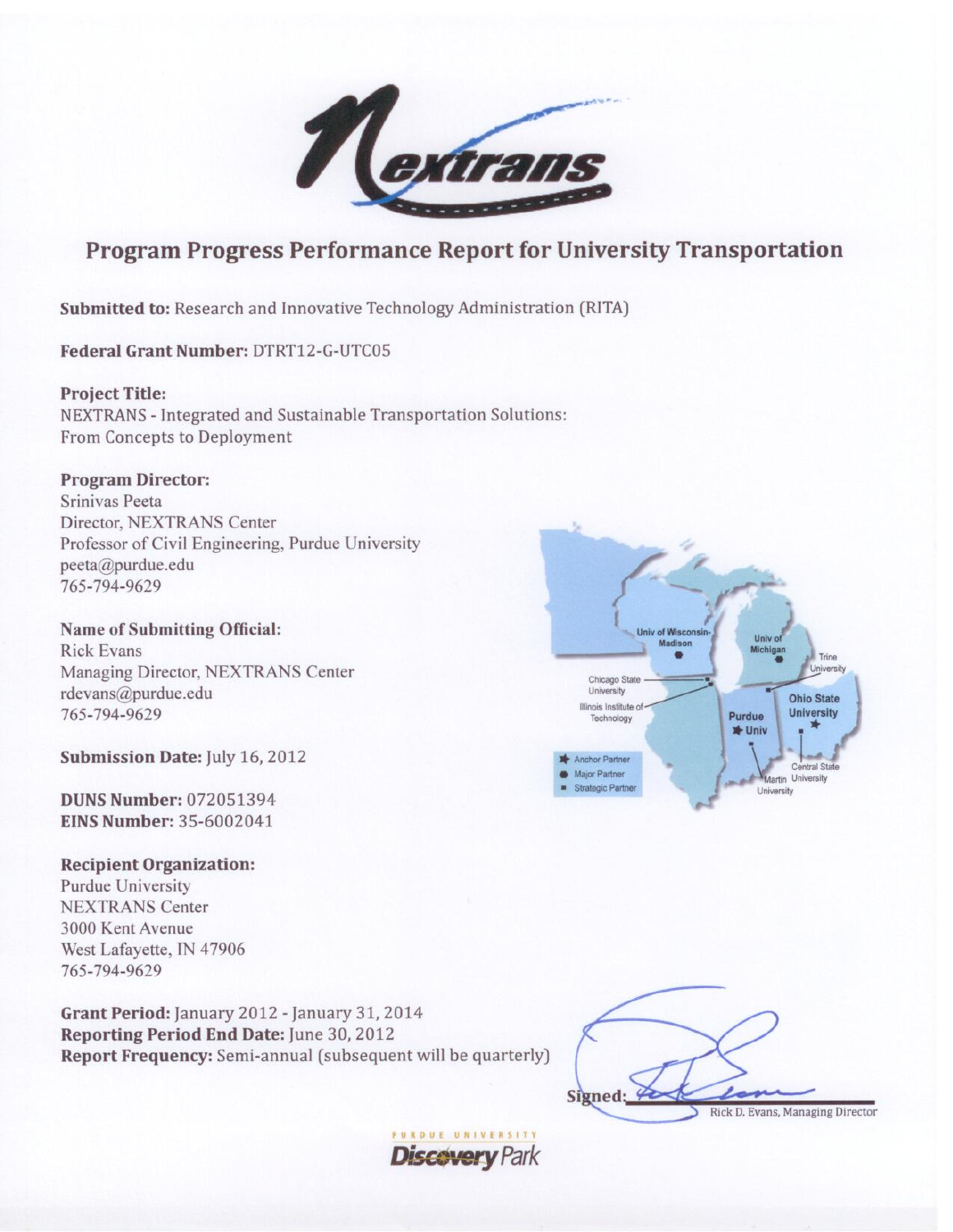#### **Major Goals**

The vision of the NEXTRANS Center is to seek integrated and sustainable transportation solutions, and address them in the context of the research, education, workforce development, and technology transfer goals of the Center. Similarly, the theme of the Center is to develop these solutions ranging from concepts to deployment across multiple stakeholders in the context of policy, planning, design, implementation, maintenance, and management for transportation-related needs. In addition, a key emphasis of the Center is to provide an ability to aid policymakers in understanding the impacts of alternative solutions so that policy decisions can be more informed.

The theme of the NEXTRANS Center will be fostered through seven focused research activities in terms of (i) technology-enabled integrated and sustainable solutions; (ii) asset/project management and resource allocation; (iii) data-driven analysis and behavior modeling; (iv) transportation links to energy security, environment, and climate change; (v) policy and institutions; (vi) economic revitalization and global competitiveness; and (vii) living and quasi-living laboratories. A key characteristic of the Center's research activities is that together these seven activities illustrate the interdisciplinary and collaborative nature of the Center, and emphasize the need for interdisciplinary skills in the context of workforce development.

In terms of workforce development and education goals, a synergistic element of the consortium collaboration is the intent to create transportation education programs by strategic partners Chicago State University and Trine University arising from real-world needs, expand an incipient program on air quality and transportation at strategic partner Central State University, grow the existing transportation program at IIT, and provide exposure and experiential learning opportunities related to transportation for students at strategic partner Martin University. NEXTRANS' education-related scope and accomplishments involve formal training through the research project experience, new coursework and new modules in existing courses, essay competitions, and community-oriented transportation research activities. The workforce development-related scope spans professional development courses and training seminars, and research related to workforce development issues. These mechanisms target: (i) K-12 students; (ii) community college students; (iii) undergraduate students; (iv) graduate students; (v) research associates/staff; (vi) underrepresented groups; and (vii) transportation professionals.

The NEXTRANS theme is synergistic with technology transfer opportunities, especially through technology-enabled innovations, cross-disciplinary sustainability related solutions, and public-private partnerships. The anchor/major partners have ongoing technology transfer entities with welldocumented mechanisms to transfer research results to the immediate potential users. In addition, the anchor partners have ongoing annual conferences that attract public and private sector transportation professionals. Also, the Center will provide opportunities for regional and national workforce interaction via a variety of planned activities.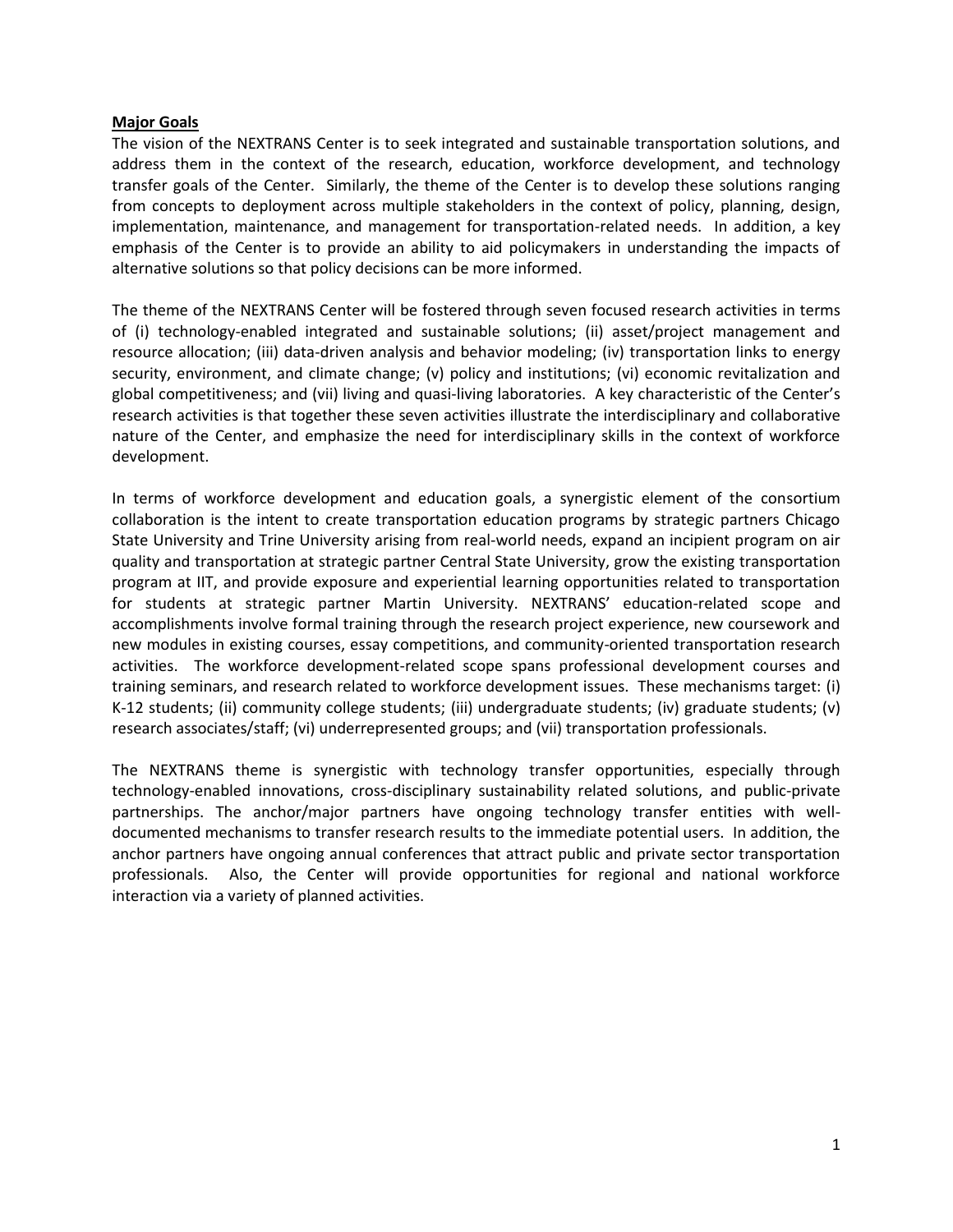## **Activities and Accomplishments from January 1, 2012 – June 30, 2012**

From January 1, 2012 to June 30, 2012, activities of the NEXTRANS Center focused on showcase projects at anchor partners, Purdue University and The Ohio State University.

## **Purdue Showcase Project - Driving Simulator Lab: Interactive Experiments and Modeling of Traveler Behavior to Address Mobility and Safety Needs**

#### 1. Accomplishments

Major Activities

- Designed static and dynamic participant surveys
- Developed complete experiment design to understand the psychological and physical benefits of real-time information
- In the process of developing the structural models to understand the psychological effects associated with real-time information provision
- In the process of developing the specifications for the driving simulator, estimated arrival date is Sept. 1, 2012
- In the process of preparing the Institute Review Board (IRB) document to conduct interactive experiments with the driving simulator

Specific Objectives

- Quantify the value of real-time traveler information for users and decision-makers
- Design a static survey to capture traveler attributes, preference changes and learning behavior of travelers under information provision
- Prepare detailed experiment design for interactive experiments and sequential steps for each participant
- Write research papers for presentation in conferences and obtain feedback for experiment design, survey design, modeling, etc.
- Finalize the physical and operational characteristics of the Driving Simulator Lab Significant Results

• Nothing to Report

Potential Impacts

- Provide guidance to decision-makers about the comprehensive benefits of real-time traveler information and enable them to make investment decisions
- Improve the quality of travel by reducing delays and increasing satisfaction with the travel experience
- Identify effective mechanisms to disseminate information to travelers

Key Outcomes or Other Achievements

• Nothing to Report

Efforts to Disseminate Results

• Nothing to Report

Plans for the Next Reporting Period (07/01/2012-9/30/2012)

- Obtain IRB approval for the interactive experiments to be conducted
- Assemble Driving Simulator Lab and test the functional characteristics of the equipment in the context of experiment design
- Initiate driving simulator based experiments
- Continue to develop the models to analyze the psychological effects of information provision

#### 2. Products

Publications, conference papers, and presentations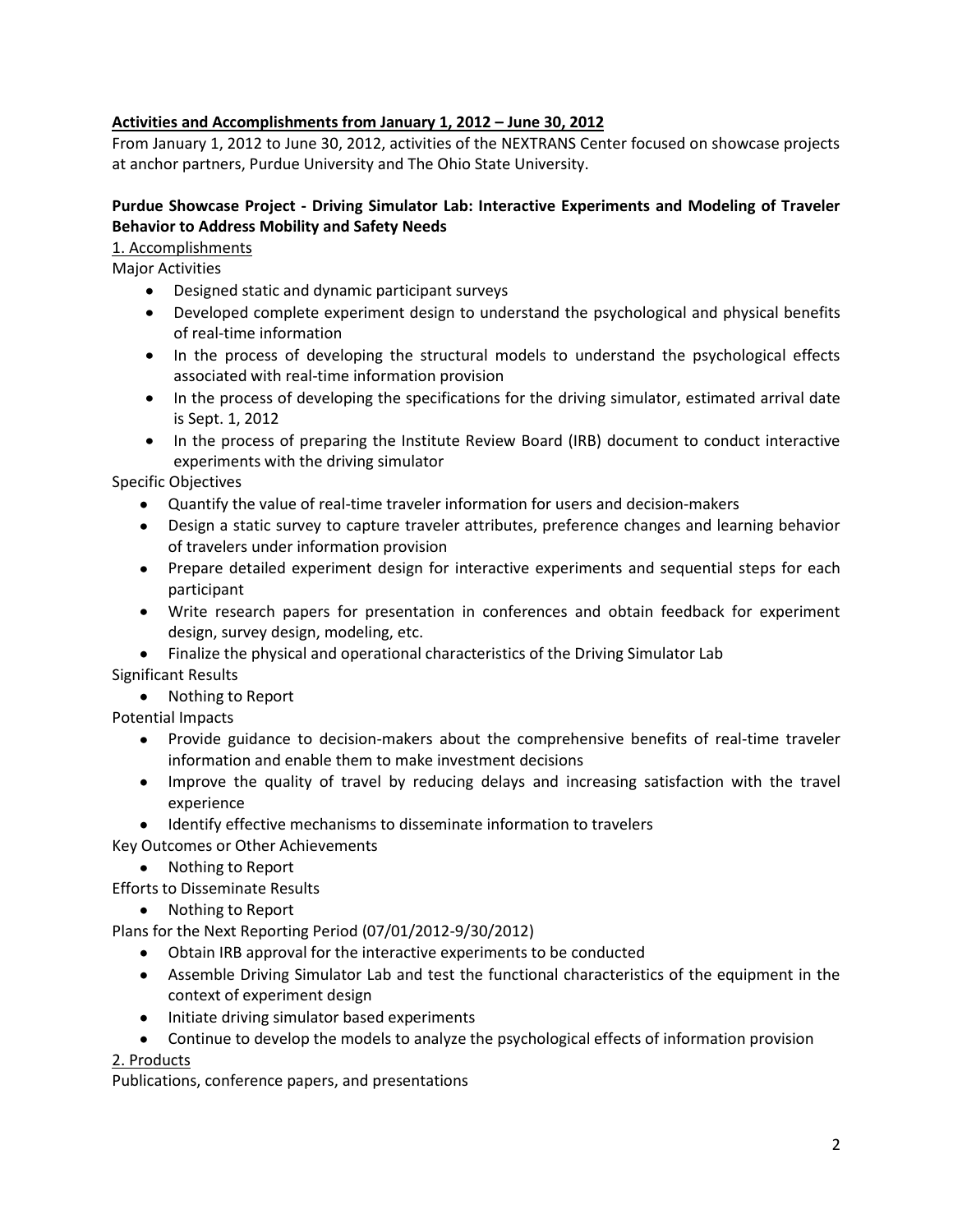- Song, D.Y., Hsu, Y-T., and Peeta, S. (2012). "Value of Travel Information: Implications for Quality of Travel Experience," Proceedings of the 13th International Conference on Travel Behavior Research, Toronto, Canada.
- Sharma, S., Hsu, Y-T., Song, D.Y., and Peeta, S. (2012). "Development of Realistic Behavior Models for Reliable Assessments of Benefits from Real-time Traveler Information Provision," Proceedings of the 13th International Conference on Travel Behavior Research, Toronto, Canada.

Websites or other Internet Sites

A website will be used to conduct surveys for participants of the interactive experiments Technologies or Techniques

Interactive techniques will be developed to perform advanced experiments to better understand the role of behavior in traveler decision-making under information provision

Databases

• Interactive experiments will involve the collection of huge amounts of data through driving simulator-based experiments across several participants

Physical collections

Experiment participants will provide data through surveys during the initial screening process Audio or Video Products

• Informative videos will be developed to train participants for the interactive experiments Models

Several different models of traveler behavior under information will be developed Educational aids or curricula

The Driving Simulator Lab will be used to provide high school and undergraduate students with hands-on experience to help understand the role of behavior in traveler decision-making

Instruments

Several systems will be integrated to generate a holistic driving experience using the simulator Equipment

The driving simulator, webcams, video cameras, iPads, workstations, and other accessories will be used to integrate the system to generate a broad range of behavioral data

3. Participants & Other Collaborating Organizations

Participants

A chart of participants is located on pages 8-9 of this document Other Collaborating Organizations

A developing partnership with NAVTEQ is in progress

4. Impact

Impact on the development of the principal discipline(s) of the program

• The outcome of the project is a new paradigm of traveler behavior models which can be used in transportation research related to real-time traffic information and road space management strategies of the discipline.

Impact on other disciplines

• Nothing to Report

Impact on the development of transportation workforce development

• Nothing to Report

Impact on physical, institutional, and information resources at the university or other partner institutions

 $\bullet$ The Driving Simulator Lab will represent a fundamentally new resource to study several aspects related to transportation mobility, safety, and operations. Currently, the lack of such an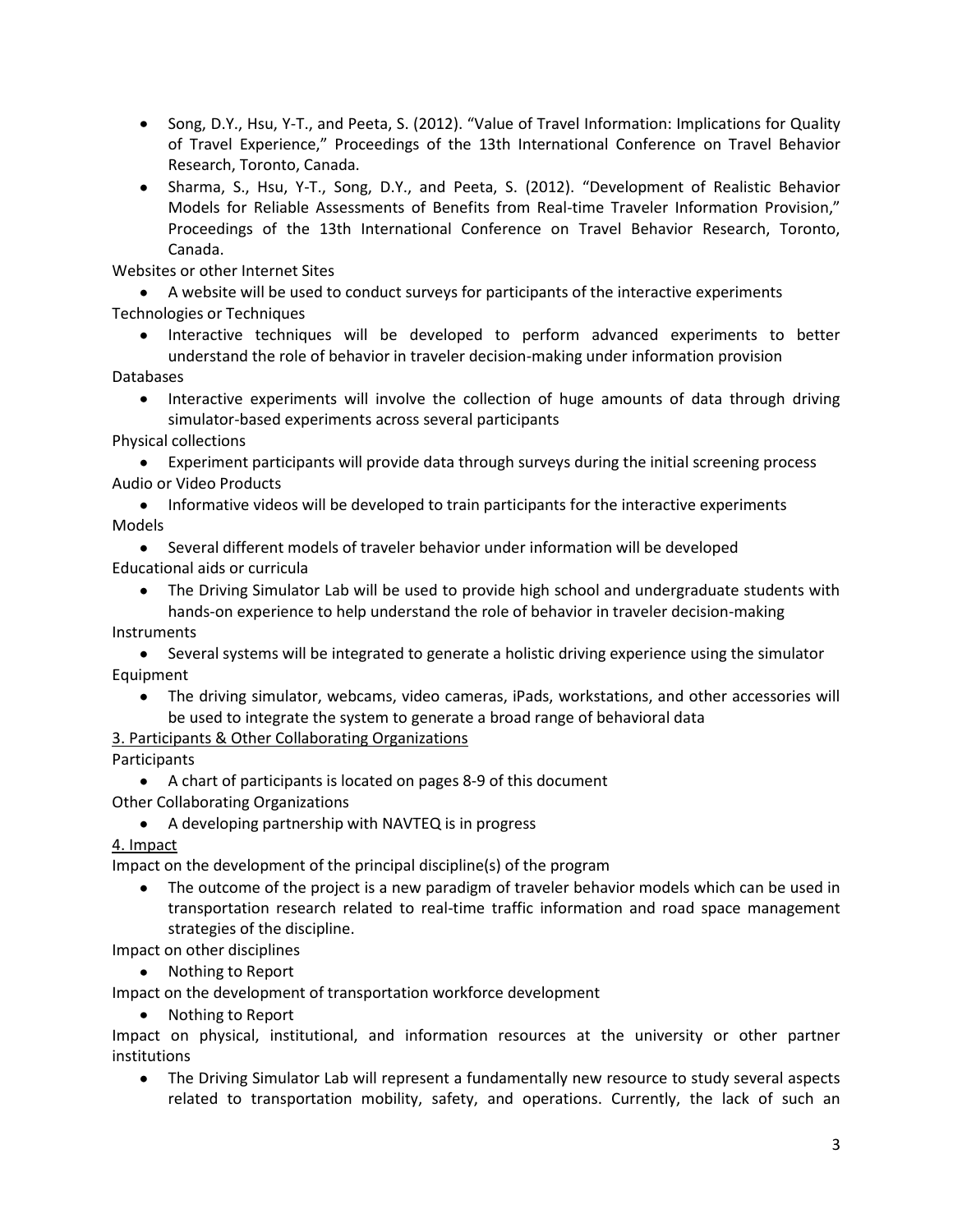interactive resource represents a limitation for better understanding traveler behavior related to decisions under new operational strategies, an ability to quantify the value of information, and to better understand the psychological effects of information on traveler behavior.

Impact on technology transfer

Results can provide transportation agencies with the critical information needed to perform cost-benefit analysis to: (i) analyze expected impacts on demand; (ii) justify investment in new or continued deployment of real-time traveler information systems; (iii) explicitly quantify the human behavior dimension to provide a broader set of parameters to the public/private sector relative to the evolution of the travel information services market; and (iv) provide options for the USDOT's Connected Vehicle program related to the leverage of the public sector investment with private sector participation.

Impact on society beyond science and technology

Transportation agencies will have assurance that they are allocating their limited funds for technologies that are most likely to improve the effectiveness of the utilization of the nation's highway system and deliver maximum benefits to travelers in terms of better mobility and a cleaner environment.

#### 5. Changes/Problems

Actual or anticipated problems or delays and actions or plans to resolve them

• Procurement of the driving simulator has taken longer than anticipated; the simulator is expected to arrive in September 2012.

### **Ohio State Showcase Project - Campus Transit Laboratory: Infrastructure for Research, Education, and Outreach**

#### 1. Accomplishments

Major Activities

- Investigated responses to web-based surveys of community perceptions and travel patterns related to a technology-enhanced bus transit service
- Continued collection of directly observed passenger origin-destination (OD) flows
- Processed automatic vehicle location (AVL) data to investigate headways
- Developed software to capture real-time predictions of bus arrival times at stops and to match them with actual arrivals
- Continued development of a website that describes Campus Transit Lab (CTL) related activities
- Met with non-center investigators interested in the CTL  $\bullet$

Specific Objectives

- Sustain, develop, and showcase the CTL as a living lab infrastructure supporting research, education, and outreach
- Archive and process data on passenger flows, vehicle locations, and community perceptions and travel patterns related to a technology-enhanced transit service
- Exploit CTL to develop: seed research investigations, modules for coursework, training of students in data collection, and focused studies of immediate interest to service operators
- Develop collaborations with transit agencies and other investigators based on CTL-related activities.

Significant Results and Potential Impacts

- Observed OD flow data were collected. Data will be used for outreach and to evaluate OD models.
- AVL data were transformed into bus headway distributions. Results will be used for outreach and to investigate policy, congestion, and other effects on operating performance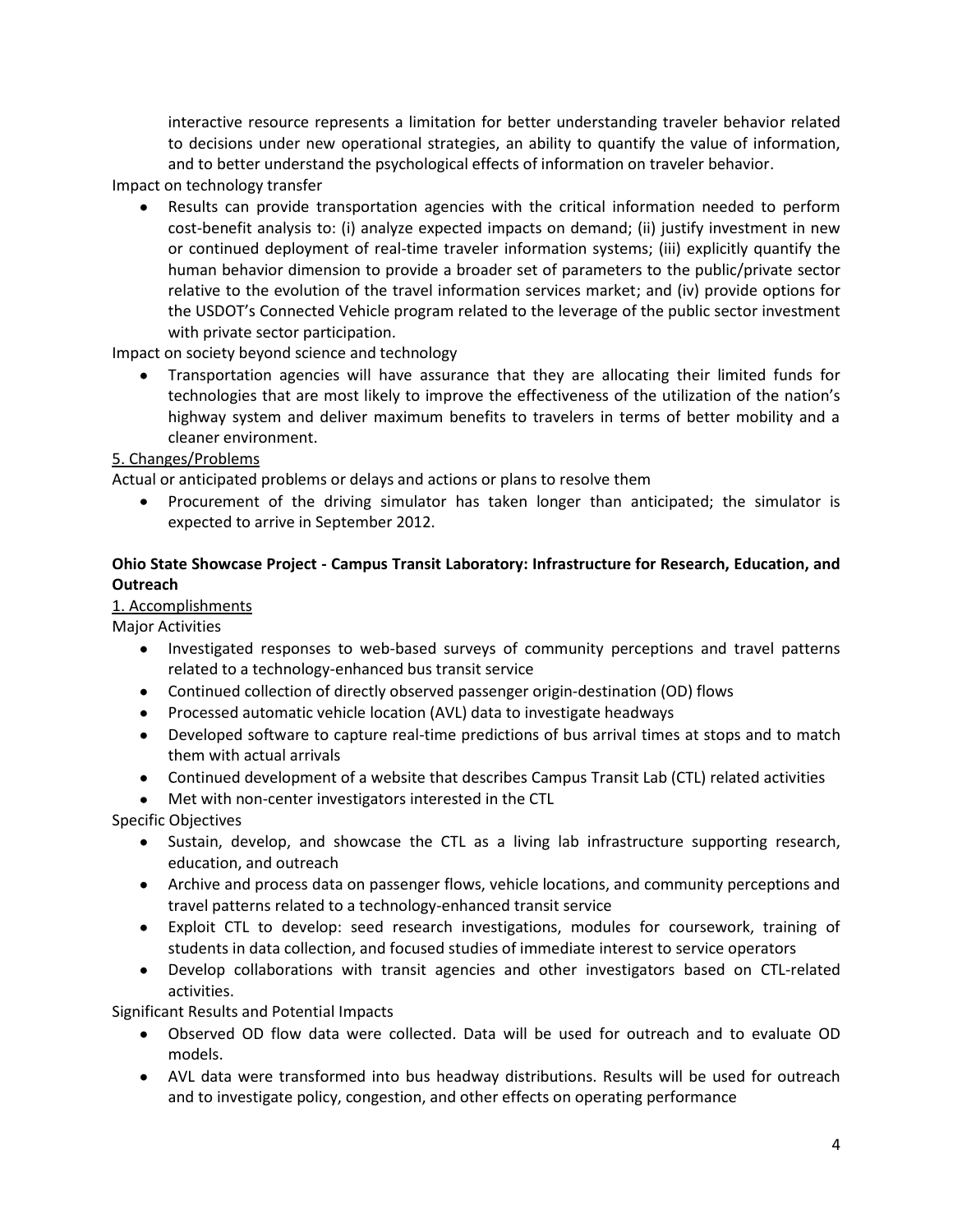- Data on predicted bus arrival times were captured and matched to actual arrival times. Results will be used to investigate quality of predictions for outreach and to generate research hypotheses.
- Website content was developed. Website will be used as a means of communicating project activities.

Key Outcomes or Other Achievements

Visits from European Union COST transit project and Xerox transit research investigators and corresponding expressed interest in the Campus Transit Lab as a unique infrastructure that could foster long-term collaborations.

Efforts to Disseminate Results

Presentations of Campus Transit Lab activities and results were made to European Union COST transit project and Xerox transit research investigators.

Plans for the Next Reporting Period (07/01/2012-9/30/2012)

- Data collection: AVL, automatic passenger counter (APC), predicted and actual bus arrival times, OD flows, additional community perceptions and travel patterns if desirable
- Research: investigate matched predicted and actual bus arrival times, headway distributions, and other data-driven investigations to generate research hypotheses
- Education: ongoing and new uses under new semester-based curriculum
- Outreach and communication: with transit agencies, general website based dissemination, and articles and presentations

### 2. Products

Publications, conference papers, and presentations

- Burch, G., Chen, C., Ettefagh, M., Reinhold, H., McCord, M.R., Mishalani, R.G. Campus Transit Lab (CTL): Select Activities. Presentation to OSU donor, April 23, 2012.
- McCord, M.R., Mishalani, R.G. Campus Transit Lab (CTL): Select Research Activities. Presentation to Xerox, Columbus, OH, April 20, 2012.
- Mishalani, R.G., McCord, M.R. Overview of Campus Transit Lab (CTL) at The Ohio State University. Presentation to Xerox, Columbus, OH, April 20, 2012.
- McCord, M.R., Mishlani, R.G., Goel, P.K., et al. Campus Transit Lab (CTL): Research, Education, and Outreach Activities. Presentation to EU COST project team representative, Columbus, OH, April, 10, 2012.
- Mishalani, R.G., McCord, M.R., Goel, P.K. Overview of Campus Transit Lab (CTL) at The Ohio State University. Presentation to EU COST project team representative, Columbus, OH, April, 9, 2012.

Websites or other Internet Sites

A website will be developed that will include, among other things, activities and results from this project.

Technologies or Techniques

We regularly download and store data from commercially provided, state-of-the practice automatic vehicle location technologies, passenger information systems, and automatic passenger counter technologies implemented on an operational bus service

Databases

 $\bullet$ We are and will be developing databases that include bus location, position, and speed data, predicted and actual bus arrival data, bus passenger boarding and alighting data, estimated and observed bus passenger origin-destination flows, and community transit-related perceptions, attitudes, and mobility patterns.

Physical collections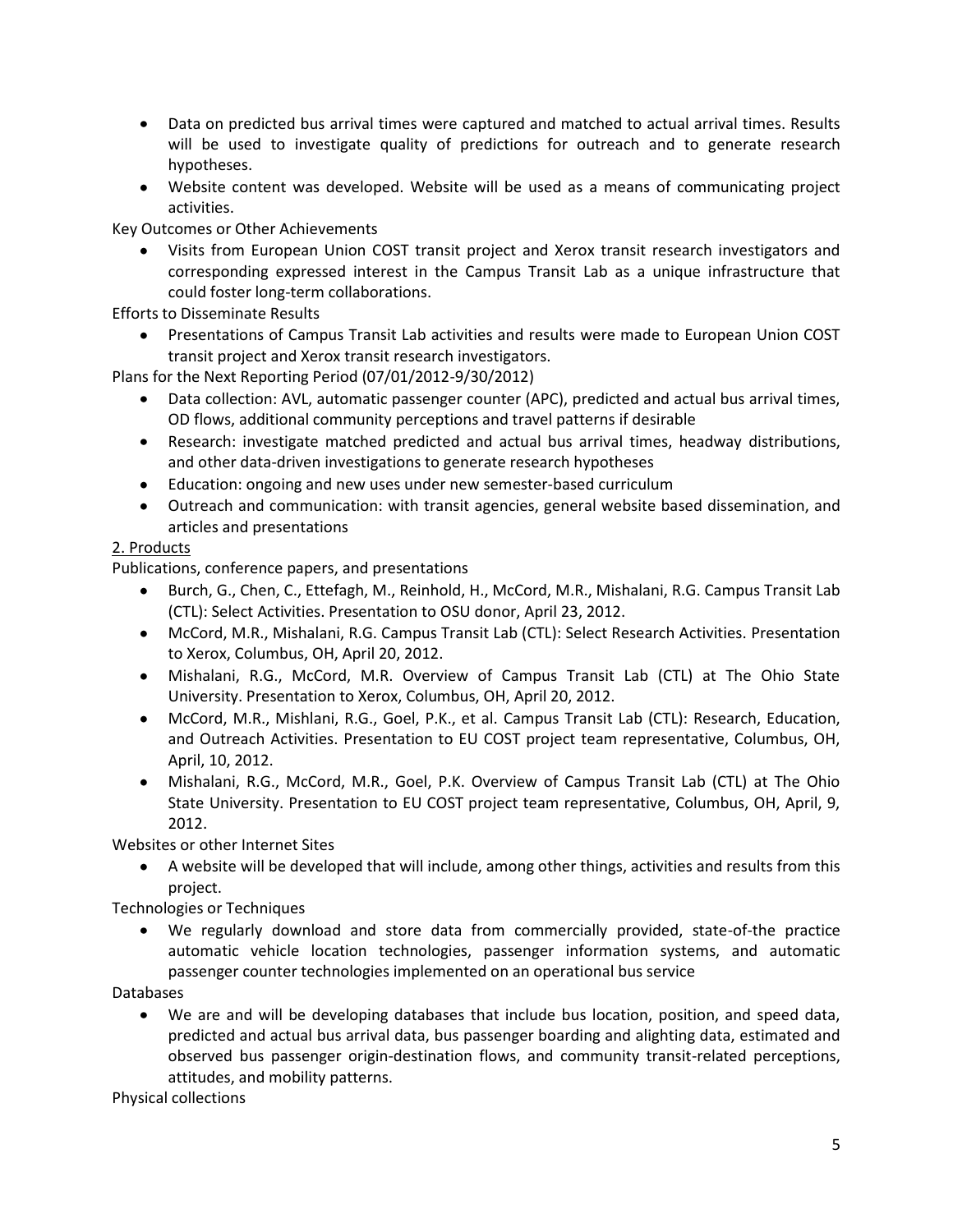We manually collect bus passenger origin destination flows.

Software and NetWare

We develop various software for archiving, processing, and analyzing the rich and large datasets collected through the Campus Transit Lab.

#### Models

We will develop, refine, or test models to estimate bus passenger origin-destination (OD) flows from passenger boarding and alighting data and related components needed to use summary OD flow information appropriately.

Educational aids or curricula

We will continue to use data obtained from the CTL, as well as the physical infrastructure, in a variety of transportation and civil engineering courses. We provide hands-on experience in transit data collection to graduate and undergraduate students associated with the project. We provide experience with practical transit planning and operations issues to our graduate students through the outreach activities.

Equipment

We will continue to work with bus service operators to maintain the sensing equipment on the bus fleet.

## 3. Participants & Other Collaborating Organizations

**Participants** 

A chart of participants is located on pages 8-9 of this document

Other Collaborating Organizations

- The Campus Transit Lab is based on ongoing collaboration with the OSU Campus Area Bus Service.
- Project investigators hosted an extensive visit from a European Union COST transit project investigator and a visit from a Xerox transit research project team leader. Discussions and presentations focused heavily on the results and future uses of the Campus Transit Lab.
- The European Union COST transit project mentioned above is an international organization. The investigator who visited the Campus Transit Lab is from Edinburgh Napier University.

## 4. Impact

Impact on the development of the principal discipline(s) of the program

• Nothing to Report

Impact on other disciplines

• Nothing to Report

Impact on the development of transportation workforce development

- One female engineering graduate student and one female engineering undergraduate student participated in the project.
- CTL-based course material was presented in a large, required undergraduate course in transportation engineering and analysis that included fifteen (approximately 10 percent) undergraduate female engineering students and in an elective, graduate course in public transportation that included four graduate and three undergraduate female engineering students.
- Graduate and undergraduate students participating in the project were provided with the opportunity to conduct transit-related research.
- CTL material was used in a 150-student course in transportation engineering and analysis and an 18-student course in public transportation.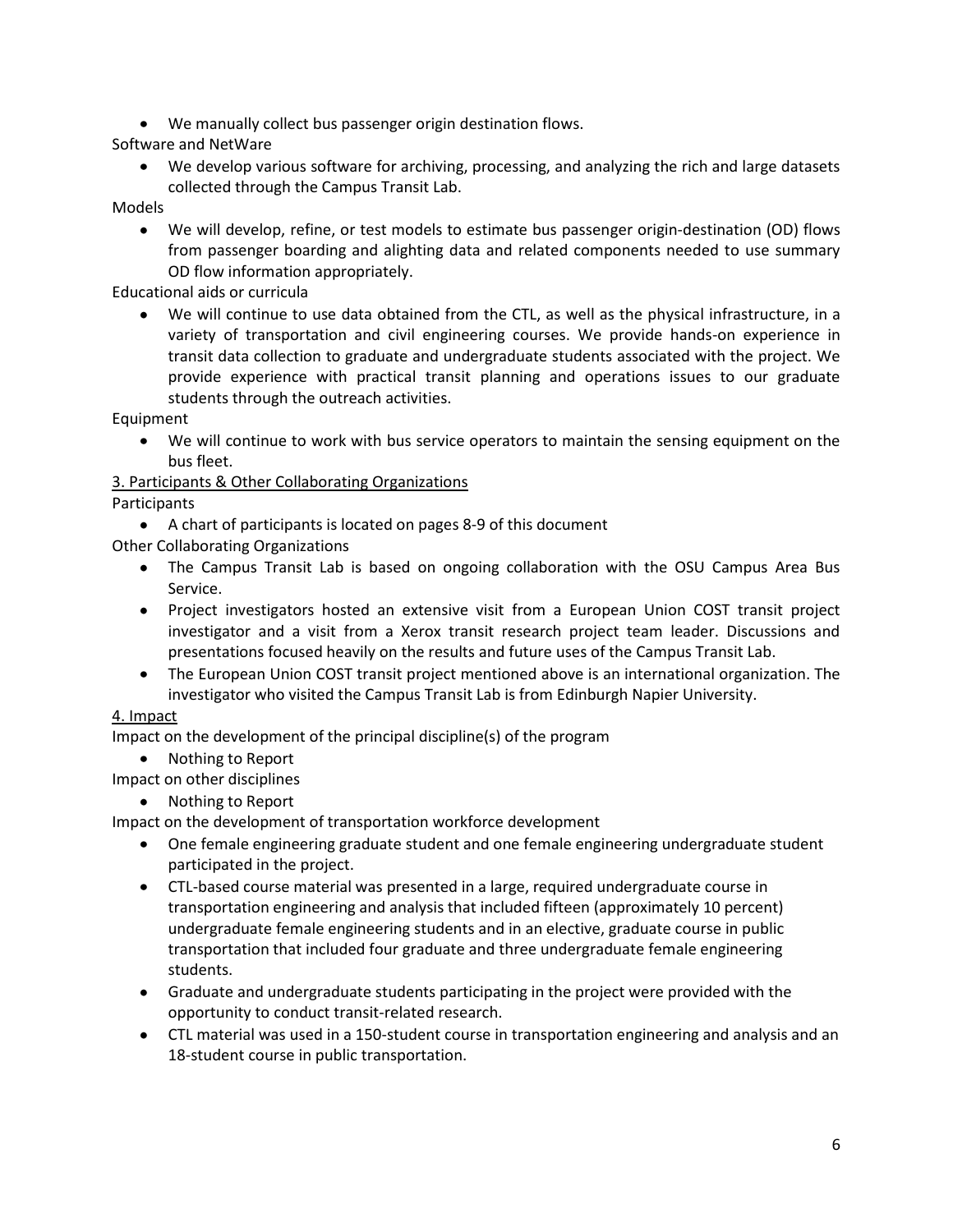Impact on physical, institutional, and information resources at the university or other partner institutions

The Ohio State University Campus Transit Lab is a unique living laboratory that has been and will continue to be used for research, education, and outreach. This project makes a major contribution toward providing the physical and human resource infrastructure required to develop, sustain, and take advantage of the laboratory.

Impact on technology transfer

- Obtained data are already leading to results of research and practical value that are communicated via presentations and publications. Ways to possibly broaden this communication will be explored.
- Among other things, this project seeks to make methods to estimate bus passenger origindestination flows from boarding and alighting data and other derived uses of automatic passenger counter and automatic vehicle location data available to transit agencies and planning organizations.

Impact on society beyond science and technology

• Nothing to Report

#### 5. Changes/Problems

Actual or anticipated problems or delays and actions or plans to resolve them

• Nothing to Report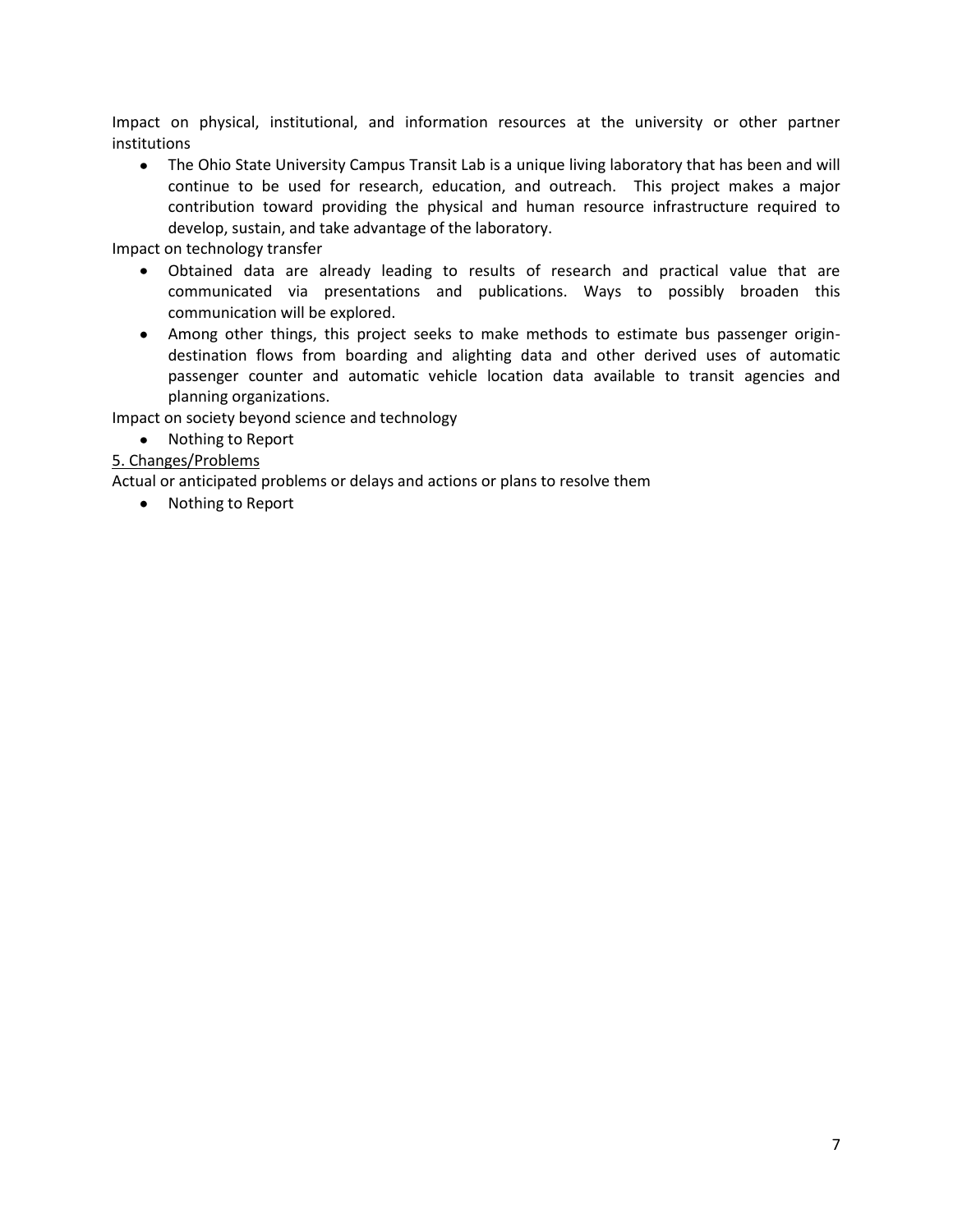| Name              | # Hours | Contribution                                                   | Funding         | Collaborated             | Countries        | Travelled  | Duration |
|-------------------|---------|----------------------------------------------------------------|-----------------|--------------------------|------------------|------------|----------|
|                   | Worked  |                                                                | Support         | with                     | of Foreign       | to Foreign | of Stay  |
|                   |         |                                                                |                 | Individual in<br>Foreign | Collaborat<br>or | Country    |          |
|                   |         |                                                                |                 | Country                  |                  |            |          |
| LiLi Du           | 520     | Identify research<br>opportunities, conduct work               | <b>NEXTRANS</b> | No                       | N/A              | No         | N/A      |
|                   |         | on showcase projects of the                                    | Project         |                          |                  |            |          |
|                   |         | Center, write proposals, build<br>non-consortium partnerships  |                 |                          |                  |            |          |
| Mahsa             | 130     | Prepared website material,                                     | <b>NEXTRANS</b> | No                       | N/A              | No         | N/A      |
| Ettefagh          |         | processed and investigated<br>web based survey responses,      | Project         |                          |                  |            |          |
|                   |         | collected origin-destination<br>passenger flow data, prepared  |                 |                          |                  |            |          |
|                   |         | presentation material for                                      |                 |                          |                  |            |          |
|                   |         | visitors and presented<br>material                             |                 |                          |                  |            |          |
| <b>Rick Evans</b> | 520     | Provided day-to-day<br>supervision of Center staff,            | <b>NEXTRANS</b> | No                       | N/A              | No         | N/A      |
|                   |         | oversee delivery of program                                    | Project         |                          |                  |            |          |
|                   |         | deliverables and activities,<br>responsible for reporting,     |                 |                          |                  |            |          |
|                   |         | liaison between Center and<br>faculty, travel to CUTC          |                 |                          |                  |            |          |
|                   |         | <b>Summer Meeting</b>                                          |                 |                          |                  |            |          |
| Andrew            | 9       | Archived field origin<br>destination passenger flows;          | <b>NEXTRANS</b> | No                       | N/A              | No         | N/A      |
| Gyde              |         | updated database of origin-<br>destination flows               | Project         |                          |                  |            |          |
| Yu-Ting           | 120     | Developing models and                                          | <b>NEXTRANS</b> | <b>No</b>                | N/A              | No         | N/A      |
| Hsu               |         | experiment plans,<br>helping with technical                    | Project         |                          |                  |            |          |
|                   |         | specifications for the<br>driving simulator                    |                 |                          |                  |            |          |
| Xiang Li          | 11.5    | Collected origin-destination                                   | <b>NEXTRANS</b> | No                       | N/A              | No         | N/A      |
|                   |         | passenger flows                                                | Project         |                          |                  |            |          |
| Jiaqi             | 80      | Supported data archiving and                                   | <b>NEXTRANS</b> | <b>No</b>                | N/A              | No         | N/A      |
| Liu               |         | initial processing, captured<br>predicted and bus arrival time | Project and     |                          |                  |            |          |
|                   |         | data, prepared preliminary<br>comparisons with actual          | OSU cost-share  |                          |                  |            |          |
|                   |         | arrival times                                                  |                 |                          |                  |            |          |
| Mark              | 13      | Set agenda, supervised<br>graduate and undergraduate           | OSU cost-share  | Yes                      | Scotland         | No         | N/A      |
| McCord            |         | student activities and<br>contributions, prepared and          |                 |                          |                  |            |          |
|                   |         | presented presentations to                                     |                 |                          |                  |            |          |
|                   |         | visitors, developed and<br>implemented CTL based               |                 |                          |                  |            |          |
|                   |         | material in courses                                            |                 |                          |                  |            |          |
|                   |         | Synthesize GDR and                                             |                 |                          |                  |            |          |
| Andrea            | 520     | performance metrics,                                           | <b>NEXTRANS</b> | No                       | N/A              | No         | N/A      |
| McIntyre          |         | prepares PPPR, maintains<br>Center website, prepares and       | Project         |                          |                  |            |          |
|                   |         | distributes reports and media<br>documents, responsible for    |                 |                          |                  |            |          |
|                   |         | maintenance of RiP & TRID                                      |                 |                          |                  |            |          |
|                   |         | databases, travel to CUTC<br><b>Summer Meeting</b>             |                 |                          |                  |            |          |
| Rabi              | 13      | Set agenda, supervised                                         | OSU cost-share  | Yes                      | Scotland         | No         | N/A      |
| Mishalani         |         | graduate and undergraduate<br>student activities and           |                 |                          |                  |            |          |
|                   |         | contributions, prepared and<br>presented presentations to      |                 |                          |                  |            |          |
|                   |         | visitors, developed and                                        |                 |                          |                  |            |          |
|                   |         | implemented CTL-based<br>material in courses                   |                 |                          |                  |            |          |